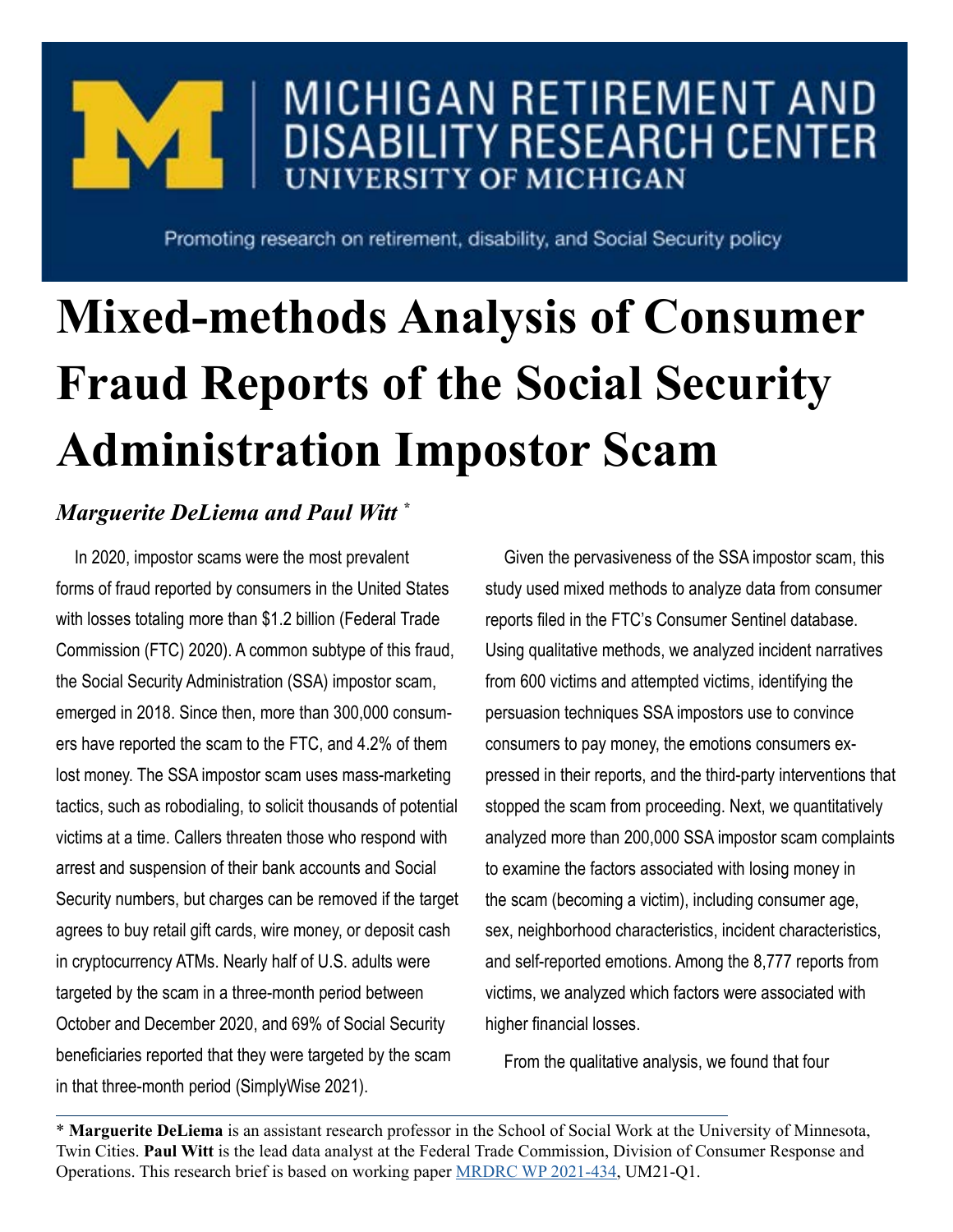elements of persuasion (Cialdini 2007) were prominent in the complaint narratives: authority, reciprocity, liking, and scarcity. Impostors signaled authority by spoofing the caller IDs of SSA offices and local police departments. They provided bogus case ID and badge numbers and cited fake case law and legal procedures to convince targets that they were government officials. Some impostors had consumers' Social Security numbers and other personal information, making them appear more credible and increasing the likelihood that the consumer complied.

Many victims described in their reports that they were emotionally overwhelmed during the interaction. Appeals to fear and urgency were prominent. Impostors threatened targets with arrest and said that their bank accounts and Social Security numbers would be frozen if they failed to comply immediately. Applying a semantic classification system to more than 200,000 consumer complaint narratives, we found that mentions of words synonymous with the emotional states of anticipation, anger, and trust were each significantly associated with reports of victimization (relative to attempted victimization). This quantitative finding supports results from the qualitative analysis, indicating that emotional arousal was an important tactic used by SSA impostors to overwhelm consumers' rational thinking and decision-making abilities.

Quantitative models indicated that younger consumers are more likely to report victimization by the SSA impostor scam, although this finding could indicate selection bias in reporting fraud. Compared to consumers in their 30s, those 19 and younger were 96% more likely to report victimization, and those in their 20s were twice as likely to report victimization. Adults 80 and older were 43% less likely to report victimization than 30 year olds. However, older victims lost significantly more money than younger victims on average. Relative to adults in their 30s, those in their 70s lost an average of 40% more money per incident, and adults 80 and older lost almost twice as much. These findings suggest that young adults may benefit from education on government impostor scams to increase awareness, but that older adults may benefit from greater financial protections to limit potential losses.

Among victims, method of payment was a significant determinant of how much money was lost. Although the most common method of payment demanded by impostors was retail gift cards, consumers who paid with cash and wire transfers experienced 426% and 728% higher losses, respectively, suggesting that additional controls might help limit fraud involving these types of transactions.

Merging data from the 2018 American Community Survey, we found that consumers residing in more Black, Hispanic, and Asian communities were more likely to report victimization than consumers living in largely non-Hispanic white areas. For example, consumers in areas that were more than 25% Hispanic were between 23% and 45% more likely to report victimization by the SSA impostor scam relative to communities that were less than 5% Hispanic. Consumers in areas with greater than 5% Black residents were significantly more likely to report victimization by a magnitude of 14% to 50%. These results might suggest that minority communities are particularly at risk and could benefit from future consumer fraud awareness campaigns about government impostor scams. Immigrants in particular might be susceptible to this scam if they are unfamiliar with the roles and functions of the SSA and how the SSA traditionally interacts with U.S. residents.

Most payments to scammers were made using gift cards, indicating a potential opportunity to intervene in retail environments while the scam is happening. Based on the qualitative analysis, interventions might include warning signs at gift card sales racks, brochures handed to customers, purchase limits on gift cards, and questioning